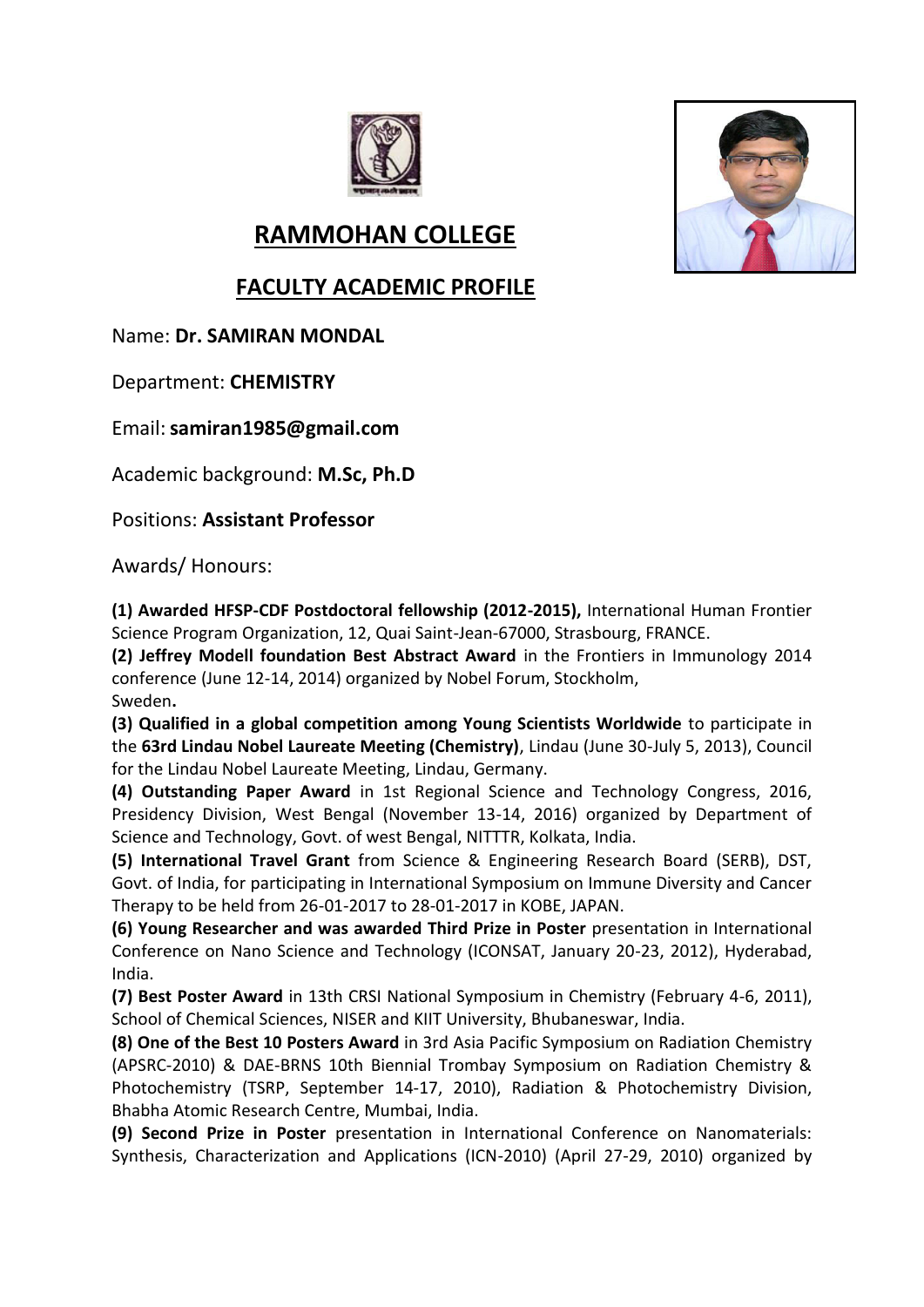Centre for Nanoscience and Nanotechnology, Mahatma Gandhi University, Kottayam, Kerala, India.

Research interest:

- **(1) Molecular Biology (Immunology), Cancer Biology**
- **(2) Fluorescence Spectroscopic investigation of Biochemical events**
- **(3) Synthesis, characterization and applications of Nanomaterials**

Ongoing Project:

**UGC sponsored Minor Research Project in the field of Biochemistry entitled "**Fluorescence spectroscopy for investigating biochemical events in small molecular length scales**"**

Research guidance: **Not yet**

Selected publications:

**1. S. Mondal**, N. A. Begum, W. Hu, T. Honjo\*, "Functional requirements of AID's higher order structures and their interaction with RNA-binding proteins" *Proceedings of the National Academy of Sciences (PNAS), 2016, 113,* **E1545.**

**2.** W. Hu, N. A. Begum, **S. Mondal**, A. Stanlie, T. Honjo\*, "Identification of DNA cleavage- and recombination-specific hnRNP co-factors for Activation-induced cytidine deaminase" *Proceedings of the National Academy of Sciences (PNAS),* **2015,** 112, 5791.

**3.** A. S. Yousif, A. Stanlie, **S. Mondal**, T. Honjo\*, N. A. Begum, "Differential regulation of Sregion hypermutation and class-switch recombination by noncanonical functions of uracil DNA glycosylase" *Proceedings of the National Academy of Sciences (PNAS),* **2014,** 111, E1016.

**4.** D. Ghosh, A. K. Pradhan, **S. Mondal**, N. A. Begum, D. Mandal\*, "Proton transfer reactions of 4′-chloro substituted 3-hydroxyflavone in solvents and aqueous micelle solutions" *Phys Chem Chem Phys***, 2014,** 16, 8594.

**5. S. Mondal\***, S. Basu, N. A. Begum, D. Mondal, "A Brief Introduction to the Development of Biogenic Synthesis of Metal Nanoparticles" *Journal of Nano Research*, **2014**, 27, 41.

**6.** N. Roy, Md N. Alam, **S. Mondal**, I. Sk, R. A. Laskar, S. Das, D. Mandal, N. A. Begum, "Exploring Indian Rosewood as a promising biogenic tool for the synthesis of metal nanoparticles with tailor-made morphologies" *Process Biochemistry***, 2012,** 47, 1371.

**7. S. Mondal**, N. Roy, R.A. Laskar, S. Basu, D. Mandal, N. A. Begum\*, "Biogenic synthesis of Au, Ag and bimetallic Au/Ag nanopaticles using Mahogany (*Swietenia mahogany* JACQ.) leaf extract" *Colloids and Surfaces B: Biointerfaces***, 2011,** 82, 497.

**8.** S. Basu, **S. Mondal**, D. Mandal\*, "Proton transfer reactions in nanoscopic polar domains: 3-Hydroxyflavone in AOT reverse micelles" *Journal of Chemical Physics*, **2010**, 132, 034701.

**9.** N. Roy, **S. Mondal**, R.A. Laskar, S. Basu, D. Mandal, N. A. Begum\*, "Biogenic synthesis of Au and Ag Nanoparticles by Indian Propolis and its Constituents" *Colloids and Surfaces B: Biointerfaces,* **2010,** 76, 317.